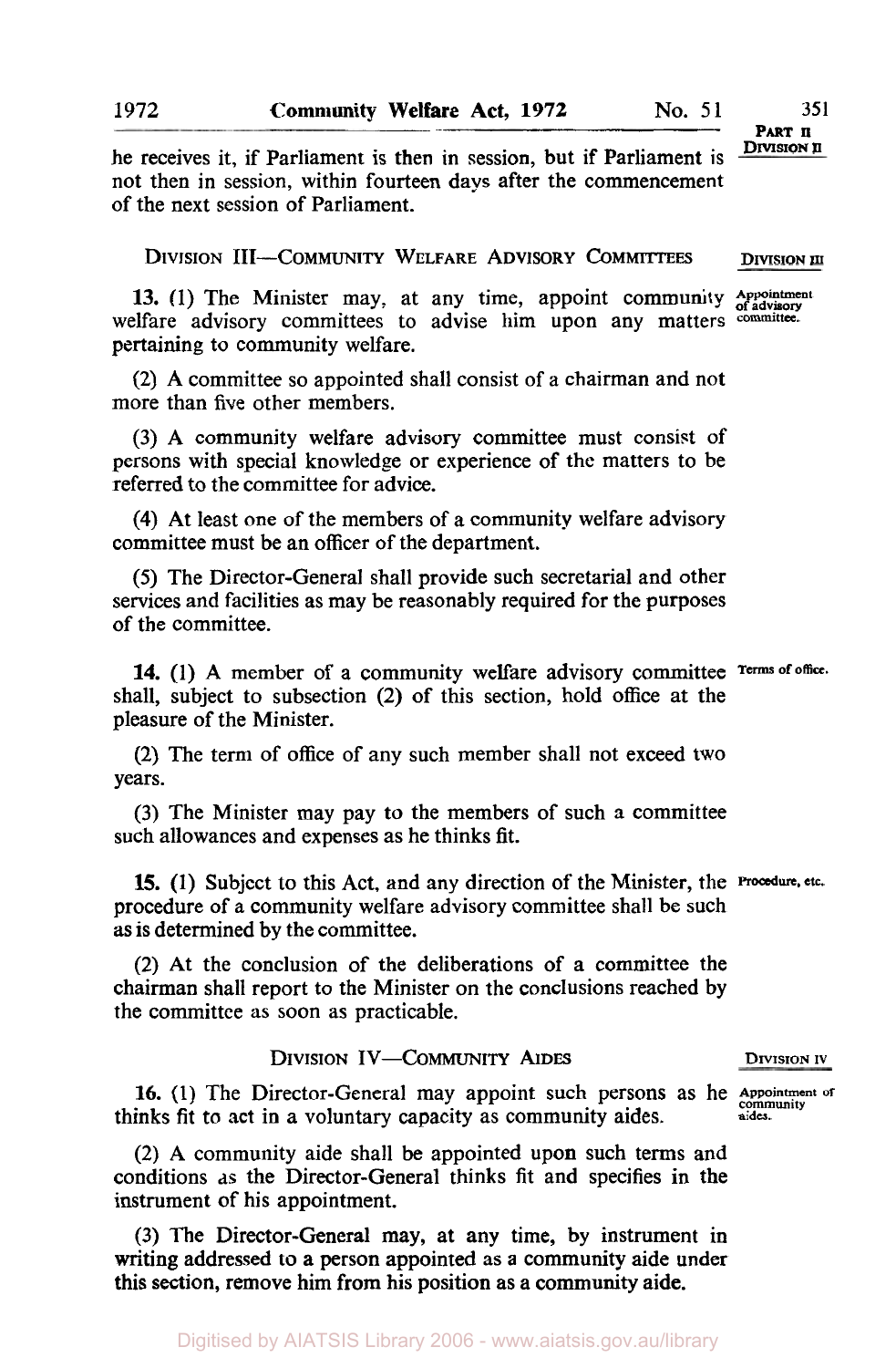**Duties and** 

**PART II** 

**17.** A community aide shall have the following duties and functions :-

- *(a)* to act subject to the direction and supervision of an officer of the Department in the establishment and furtherance of programmes designed to promote any aspect of community welfare:
- and
- *(b)* any other duties and functions that the Director-General may determine to be appropriate to a community aide.

**Allowances** in **expenses.** 

**community** 

**Register.** 

**18.** The Director-General may, with **the** approval of the Minister, pay to a community aide such allowances to reimburse the community aide for expenses incurred or to be incurred in the course of his duties as the Director-General thinks fit.

**19.** The Director-General shall arrange for a community aide to **Training of**  receive such education, training and supervision as he thinks fit.

> **20. (1)** The Director-General shall cause a register of community aides to be kept.

> (2) The name of any person who has ceased to be a community aide by reason of the expiration of the term for which he was appointed to act as such, the resignation or removal of the community aide from his position as such, or any other reason, shall be removed from the register.

### **DIVISION v**

**Programmes of education and**  matters of<br>community welfare.

### DIVISION **V-EDUCATION** AND TRAINING **IN** RELATION **TO COMMUNITY** WELFARE

**21. (1)** The Director-General may institute, and provide for the conduct of programmes of education and training for those who are engaged, or propose to engage, in the provision of services designed to overcome or ameliorate social disabilities or problems.

(2) The Director-General may arrange with any other person or body for the conduct of such educational or practical courses, lectures or seminars as he thinks necessary or desirable for the purposes of this Act or generally for the promotion of the welfare of the community.

### **DIVISION VI** DIVISION **VI-RESEARCH** INTO MATTERS **OF COMMUNITY** WELFARE

**Department to 22.** The Director-General shall make provision within the carry out **C** research. Department for the conduct of research into problems affecting the welfare of the community, and the adequacy and efficacy of measures taken under this Act, or any other Act administered by the Minister, that are designed to overcome or ameliorate any such problems or to promote any aspect of community welfare.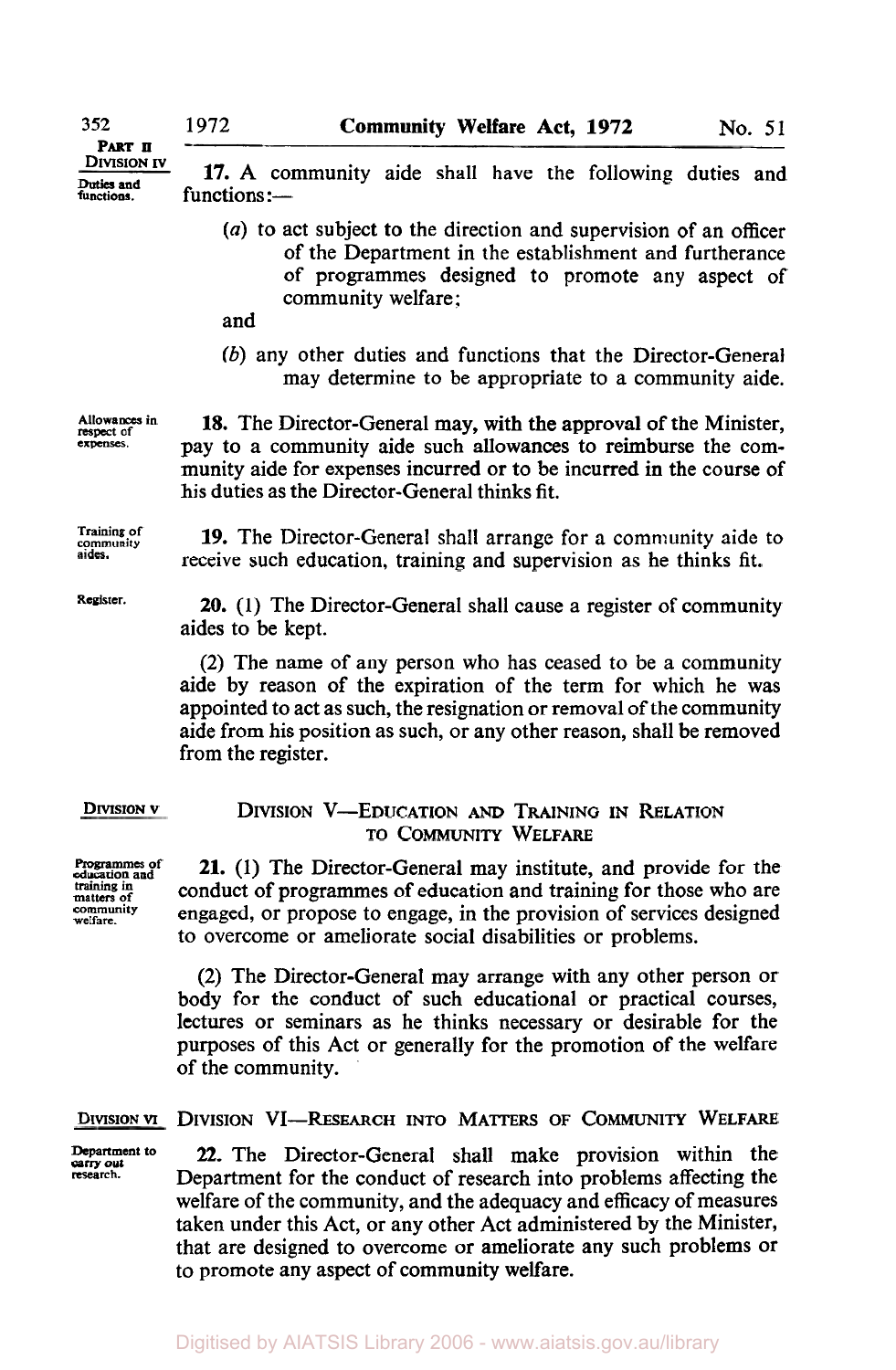body of persons in carrying out research that is, in his opinion, of General may value to the Department, or generally to the welfare of the com- with other munity, and may, in his discretion, make available to any person, bodies in the or body of persons, the results of research undertaken under this **research. conduct of**  Division. **23.** The Director-General may co-operate with any person or

## PART III **PART III**

## THE PROVISION OF COMMUNITY WELFARE SERVICES

# DIVISION **I-COMMUNITY** WELFARE CENTRES AND CONSULTATIVE **DIVISION** I **COUNCILS**

**24.** (1) The Minister may establish community welfare centres in **Community welfare centres.**  such localities throughout the State as he thinks fit.

(2) **A** community welfare centre may be used by the department, or, with the approval of the Minister, by any other department, person, agency or organization, for the furtherance of community welfare within the locality in which the centre is established.

**25.** The Minister may establish community welfare consultative **Consultative councils.** councils in such localities throughout the State as the Minister thinks fit.

**26.** The functions of a consultative council shall be:—

- *(a)* to inquire into any matters affecting the welfare of the local community and to report to the Minister upon any matters that justify, in the opinion of the council, his consideration ;
- *(b)* to give advice and guidance in the rationalization and co-ordination of services designed to promote the welfare of the local community so as to achieve the most effective utilization of those services;
- *(c)* to report upon any matter affecting the welfare of the local community referred to the consultative council for consideration and report by the Minister or the Director-General.

**27.** (1) A consultative council shall consist of not less than eight **Membership of** consultative council shall consultative council. nor more than twelve persons appointed by the Minister.

**(2)** The members of a consultative council must be persons interested in the furtherance of community welfare within the local community.

**Functions of the consultative council.** 

**PART II DIVISION VI**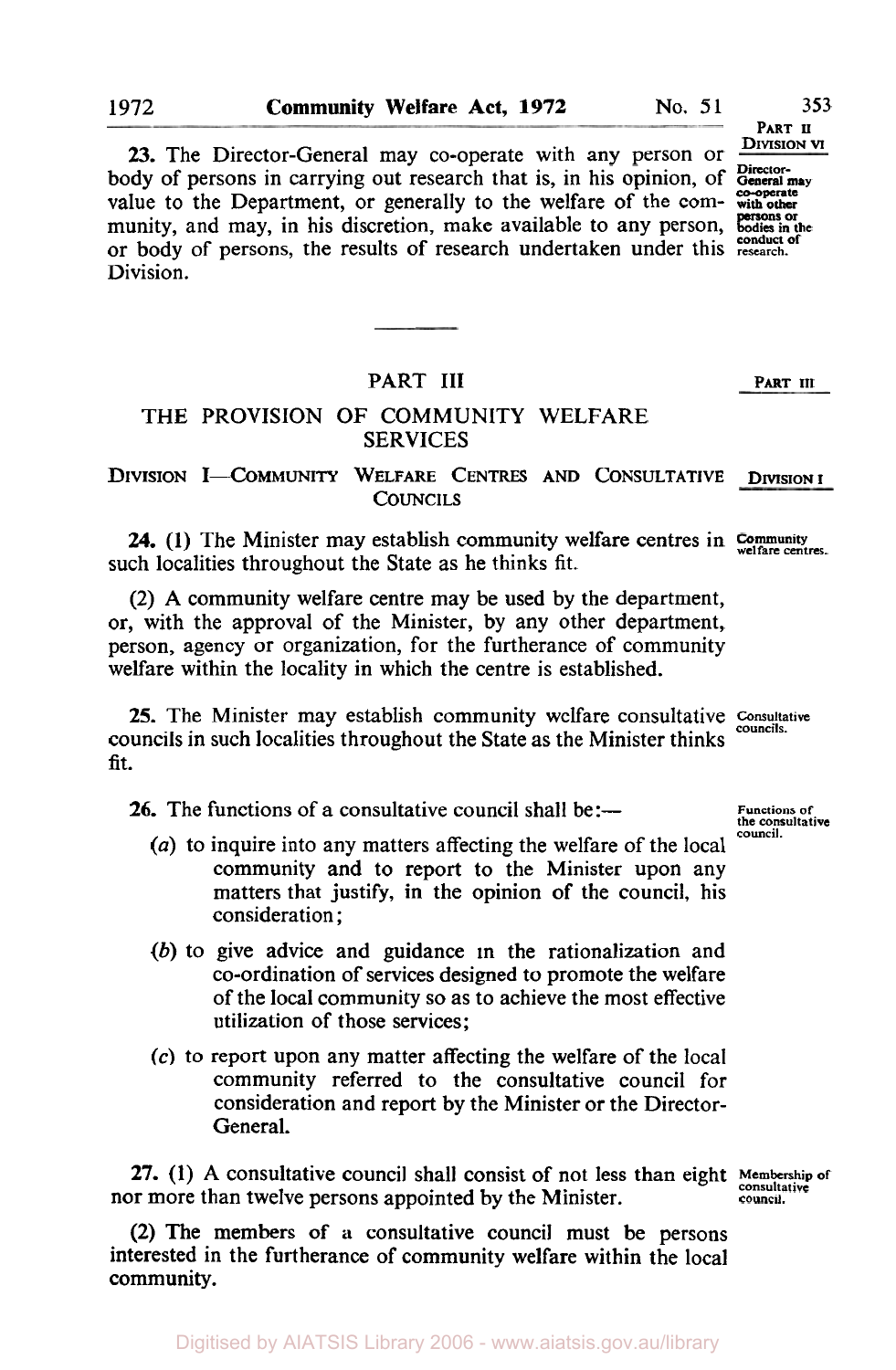**(3)** The Minister shall, wherever possible, appoint to a consultative council at least two representatives of municipal or district councils whose areas comprise, or are included in, the locality for which the consultative council is established.

**(4)** At least one member of a consultative council must be an officer of the Department.

(5) The Minister shall, at the request of a member of the House of Assembly within whose electoral district a consultative council is established, appoint that member or his nominee as a member of the consultative council.

**28.** (1) The term of office of a member of a consultative council shall be such term, not exceeding four years, as is specified in the instrument of his appointment.

**(2)** A member of a consultative council shall hold office upon such conditions as are specified in the instrument of his appointment.

**Chairman of Consultative Council.** 

**Conditions of membership.** 

> **29.** (1) **A** consultative council shall in each year appoint a chairman from amongst its members.

> **(2)** The chairman shall preside at any meeting of the consultative council at which he is present and if he is not for any reason present at a meeting of the council the members present shall elect one of their own number to act as chairman for that meeting.

> **(3)** The Director-General shall arrange for an officer of the Department to act as secretary to a consultative council.

> **30.** (1) Subject to subsection (2) of **this** section, **a** consultative council shall meet at such times as may be determined by the council, and at such other times as the secretary may have convened a meeting of the council.

> (2) A consultative council must meet at least **six** times in each year and at least once in any period of four months.

**Quorum etc.** 

**Meetings of council.** 

> **31.** (1) A quorum at a meeting of a consultative council shall be constituted of not less than one-half of the total number of members of the council and no business shall be transacted by the council unless a quorum is present.

> (2) Any matter arising for decision at a meeting of **a** consultative council shall be decided by a majority of the votes cast by the members present at that meeting.

> **(3)** Each member present at **a** meeting of a consultative council shall be entitled to one vote on any matter arising for decision at that meeting and the chairman shall have, in addition to that **vote,**  a second or casting vote in the event **of** an equality **of** votes.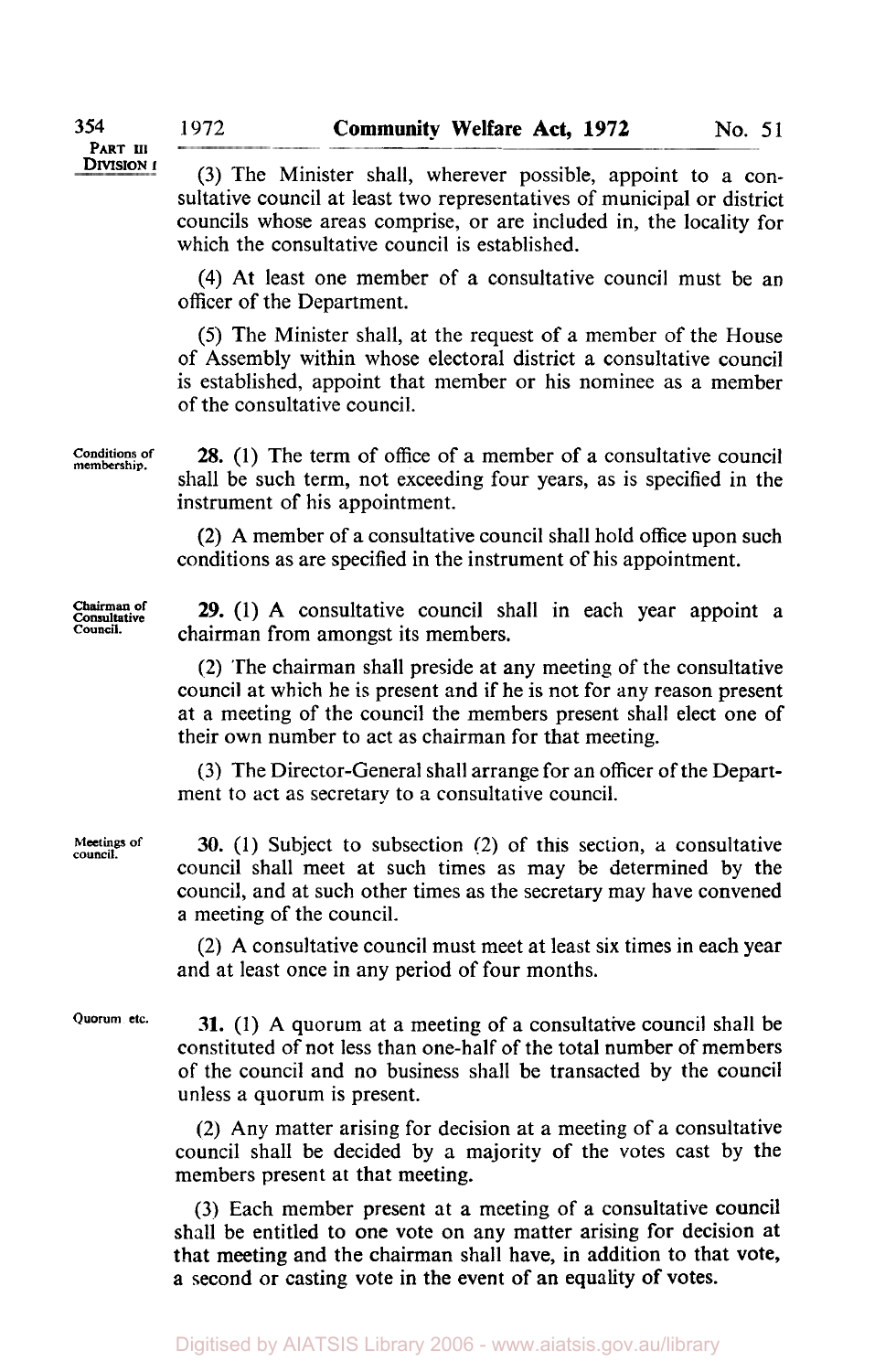**PART III DIVISION II** 

**DIVISION** 11-ASSISTANCE TO **FAMILIES AND PERSONS IN NEED** 

**32.** (1) The Director-General may, subject to any directions of **Power of** the Minister, provide assistance for such families or persons in need *General to* **assistance.**  or distress as he may determine.

- (2) The assistance may be provided in any of the following ways-
	- *(a)* the Director-General may provide a family or person in need of assistance with money or commodities for maintenance and may provide services that may conduce to the welfare of that family or person;
	- *(b)* the Director-General may provide, or arrange for a person in need of assistance to receive such care or treatment as he may require;

or

**(c)** the Director-General may receive a person in need of assistance into a suitable home.

**(3)** In determining an application for assistance under this Act, account shall not be taken of any gift of food, or any gift or loan of household goods or commodities to the applicant by any person or agency.

**33.** (1) In any case where-

**Recovery of cost of assistance.** 

*(a)* assistance has been provided for any person pursuant to this Division or the corresponding provisions of the repealed Social Welfare Act ;

and

*(b)* that person, or a near relative of that person, is at any time within six years after the provision of that assistance, able to repay the whole or any part of the cost of that assistance,

a court of summary jurisdiction may. upon complaint by an officer of the Department, inquire into the matter.

**(2)** If the court is of the opinion that the person who received the assistance, or the near relative, is able to repay any amount towards the cost of the assistance provided, and that in the circumstances repayment is desirable, it may order him to pay that amount to the Director-General, either in one sum, or by instalments.

**(3)** An order under this section may be enforced in the same manner **as** a maintenance order under this Act.

**(4)** Where two or more persons of whom the defendant is a near relative have received assistance under this Division, a single complaint may be laid under this section **in** respect of that assistance.

**1972**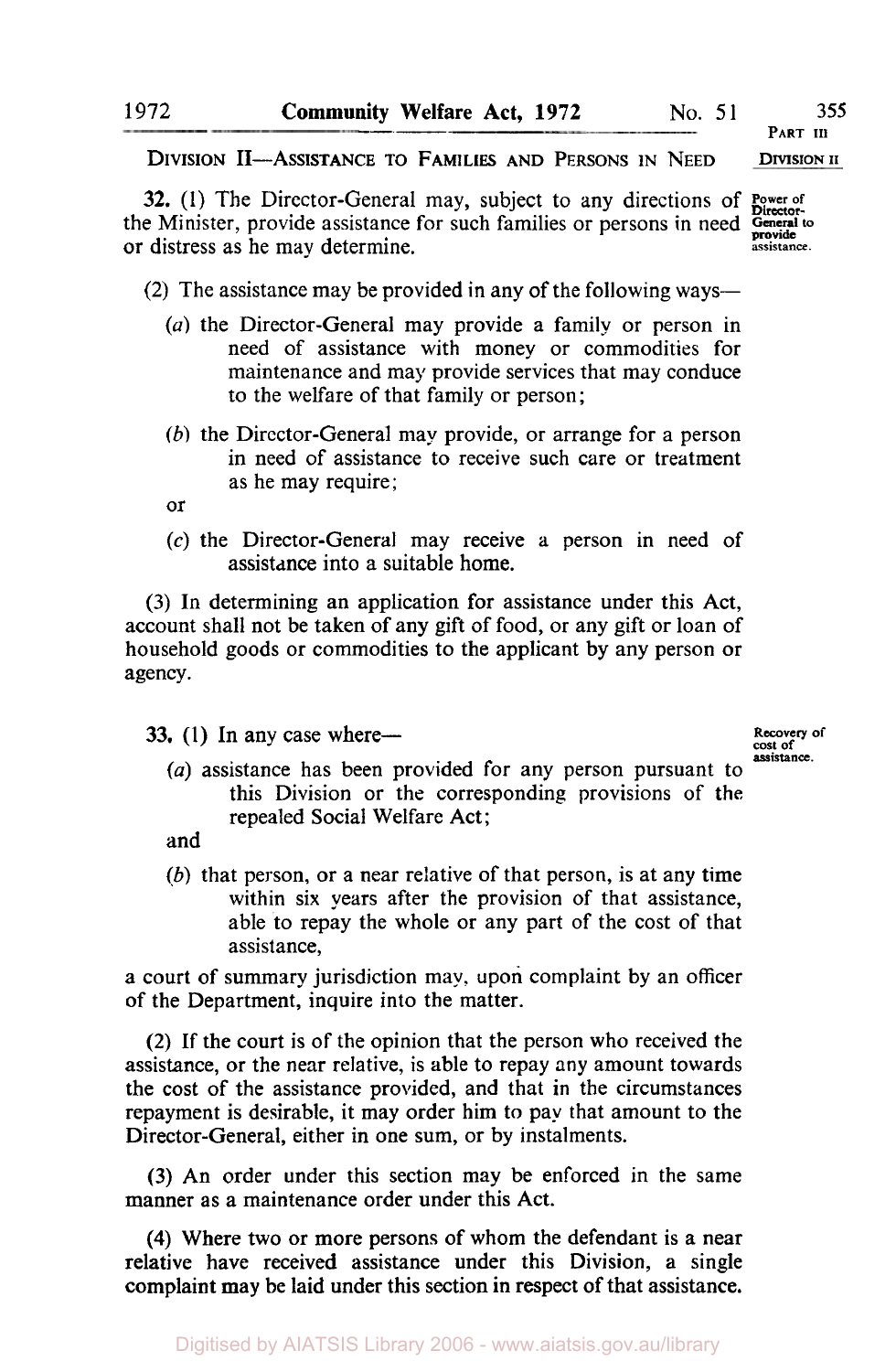**PART III** 

provision.

 $\frac{\text{Divisor on}}{\text{Evidentary}}$  **34.** An allegation in a complaint for the recovery of any amount towards the cost of assistance under this Division-

- (a) that assistance has been provided for any person named in the complaint under this Division;
- (b) that an amount specified in the complaint was the cost of that assistance;
- **(c)** that the person against whom the complaint is laid is able to repay the cost of that assistance;
- or
- *(d)* that the defendant is a near relative of the person for whom assistance has been provided,

shall be deemed to be proved in the absence of proof to the contrary.

**Deduction from payments. maintenance** 

**35. (1)** The Director-General shall not deduct from moneys in his hands received as payments of maintenance for or on behalf of any person any amount towards the repayment of the cost of assistance granted under this Division except upon the written authority of that person, or upon the order of a court of summary jurisdiction.

(2) A court of summary jurisdiction may, on complaint of the Director-General, or an officer of the department, alleging that the means of the defendant are sufficient to permit deductions under this section without causing hardship, order that such deductions be made of an amount, or amounts, specified in the order of the court.

**DIVISION III-COMMUNITY GRANTS SCHEME** 

Community **Grants Scheme. 36.** (1) The Minister shall establish a fund entitled the "Community Welfare Grants Fund".

> (2) The fund shall consist of such moneys as are, from time to time, provided by Parliament for the purpose of the fund and moneys appropriated to the fund by the Minister from any other sources.

**(3)** The Minister may apply any portion of the fund-

- (a) towards the cost of establishing, adding to, improving, or providing equipment for, any home or centre for the care, treatment, training or rehabilitation of children :
- (b) towards the cost of providing training in leadership and youth work for those who are engaged, or propose to engage, in work designed to assist, or promote the development of, young persons;

or

**(c)** towards the cost of promoting, advancing or establishing any service, project, home or facility that will conduce to the welfare of any section of the community.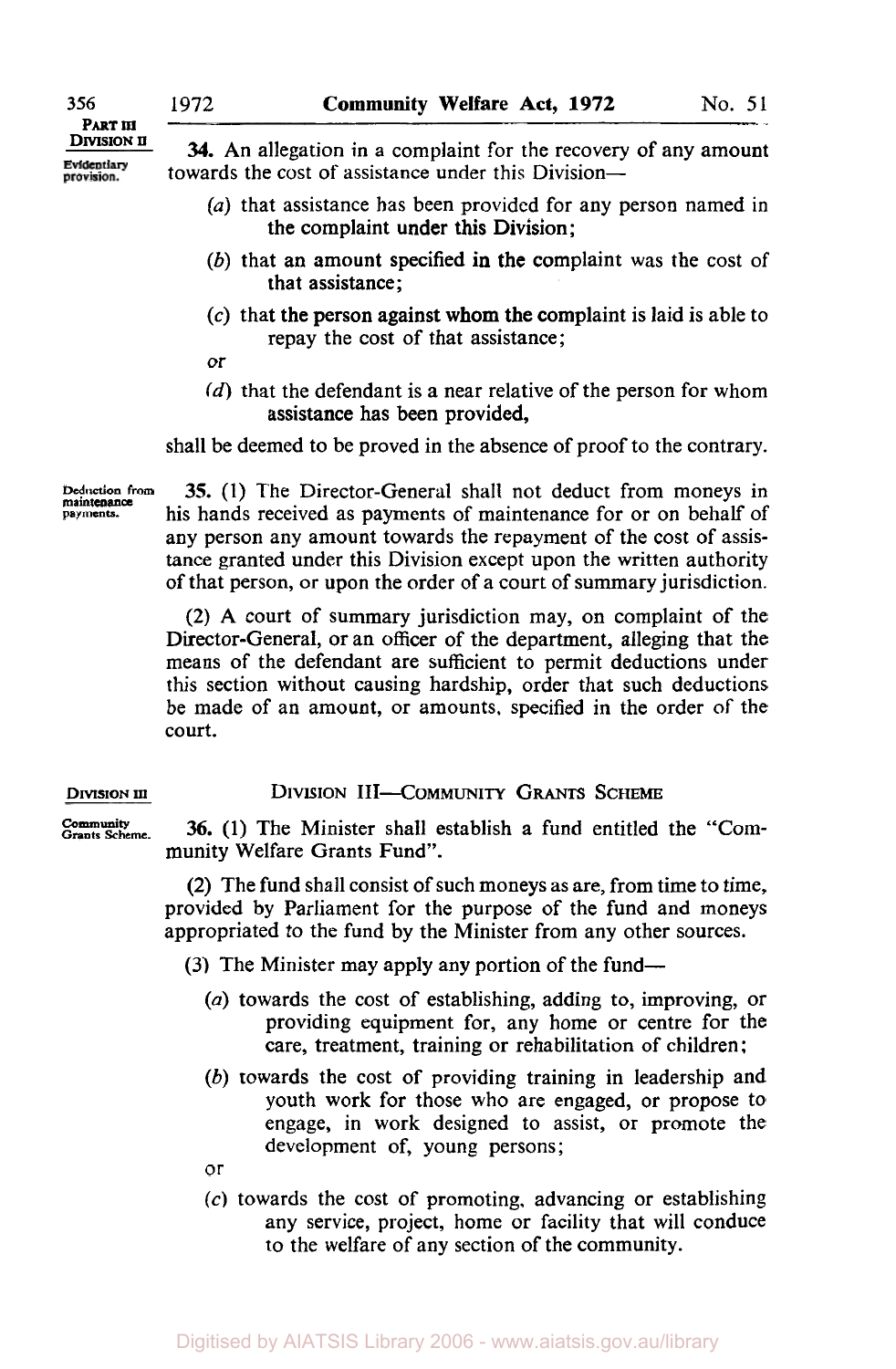**Part <b>III**<br>Division **iii** 

**(4)** An application for a grant of moneys under this section shall be made to the Minister in a manner and form determined by the Minister.

# PART **IV** PART IV

## **FAMILY** CARE

# **DIVISION I-FAMILY CARE SERVICES DIVISION I**

**37.** The administration of this Part by the Minister and the *Foundation of the administra-*Department shall be founded upon the principle that the welfare **tion of this Part.**  of the family is the basis of the welfare of the community, and should be protected and promoted as far as may be possible.

**38.** Without limiting in any way the operation of any provision General powers of Minister and the Department may in seeking to Department. of this Act, the Minister and the Department may, in seeking to promote family welfare, provide such substitute and supportive care and guidance as may protect, or conduce to, healthy family relationships, and, in particular, may-

- *(a)* provide counselling services from which families, and members of families, may obtain the advice and guidance necessary to enable them to overcome domestic problems with which they are confronted;
- *(b)* provide supervision and counselling for children, either upon a voluntary basis, or in accordance with the Juvenile Courts Act;
- **(c)** provide psychological, psychiatric and medical services for children where they are under the care and control of the Minister, or in such other circumstances as the Minister may approve;

and

**(d)** provide for adequate care and guidance **of** children who are, for any reason, separated from the care of their near relatives and ensure as far as possible that such children receive the advantage of a healthy and balanced family environment ;

Digitised by AIATSIS Library 2006 - www.aiatsis.gov.au/library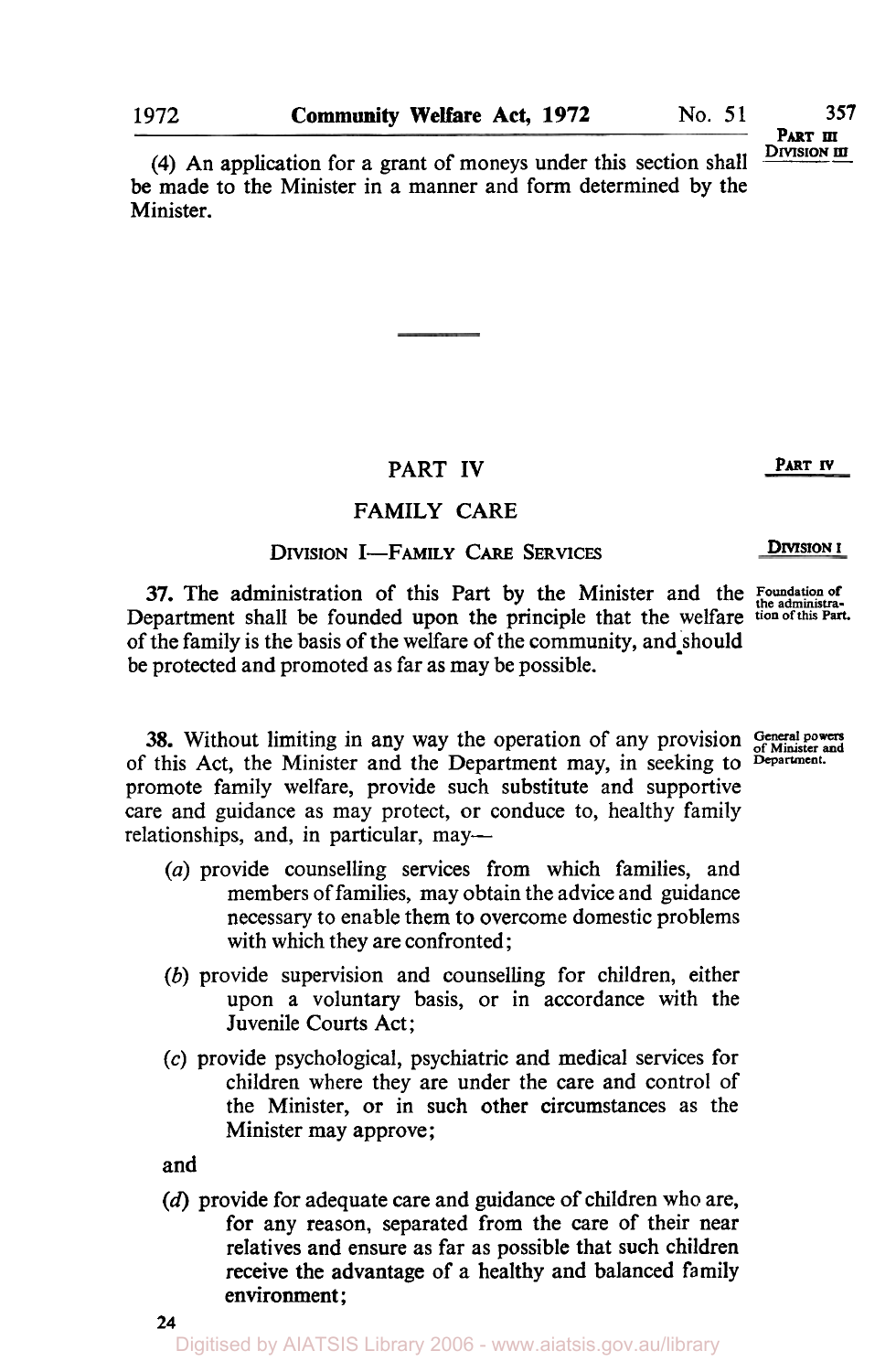**DIVISION II** 

### **DIVISION II-THE CARE OF CHILDREN**

*Subdivision 1-Reception of a Child into the Care and Control of the Minister* 

**Request the under the Minister. child be placed**  care **and control of** 

**39.** (1) **A** parent, guardian, or person having the custody, of a child may apply in the prescribed form to the Minister for an order that the child be placed under the care and control of the Minister.

**(2)** The Minister may, if satisfied that the child may otherwise become neglected or uncontrolled, by order in writing, place the child under the care and control of the Minister for any period expiring on or before the day on which the child attains the age of eighteen years.

**(3)** Except as provided in subsection **(4)** of this section, no such order shall be made-

- *(a)* with respect to a legitimate child, except with the consent of both parents of the child;
- or
- *(b)* with respect to an illegitimate child, except with the consent of the mother of the child.

**(4)** If the whereabouts of a parent whose consent is required under subsection **(3)** of this section cannot after reasonable inquiry by the Minister be ascertained, an order may be made under subsection **(2)**  of this section without the consent of that parent.

*(5)* An order shall not be made under subsection **(2)** of this section with respect to any child over the age of fifteen years, except with the consent of that child.

**40.** (1) The Minister may, upon receipt of a request under this section, receive a child into his care and control where, in the opinion of the Minister, it would be in the interest of the child to do *so.* 

**(2) A** request may be made under this section by a parent or guardian of the child or, where the child is of or above the age of fifteen years, by the child himself.

**(3)** Where a child is of or above the age of fifteen years, he shall not, unless he has consented thereto, be received into the care and control of the Minister under this section.

**(4) A** child shall not be received into the care and control of the Minister under this section for a period in excess of three months.

*(5)* **A** child received into the care and control of the Minister under this section shall not be detained in a home for any period in excess of three weeks except with the approval of the person upon whose application the child was received into that care and control.

**(6) The** child shall be discharged from the care and control **of** the Minister-

**Temporary custody** *of* **the child.**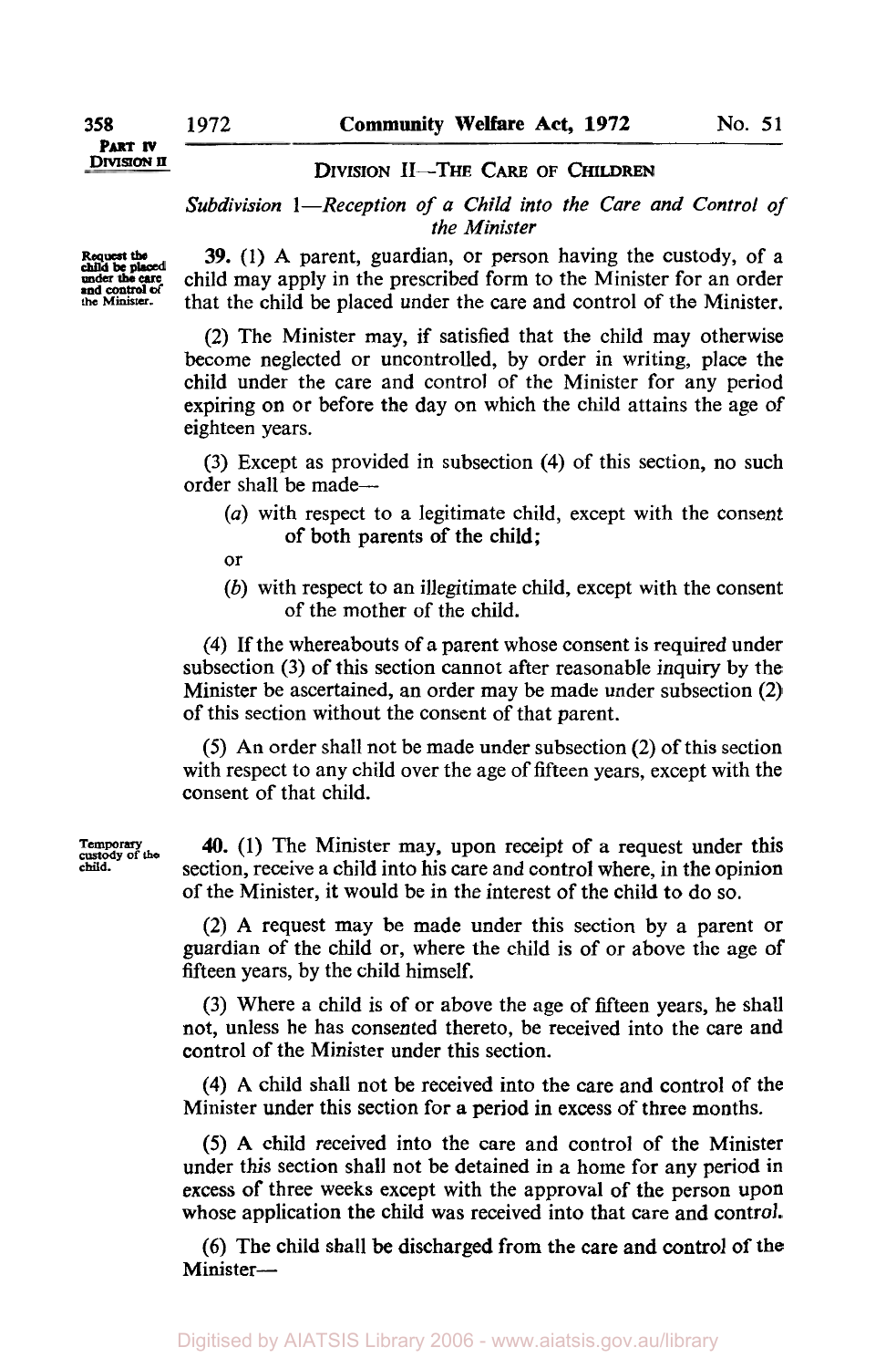- **PART IV DIVISION II**
- *(a)* at the expiration of the period for which he **was** received into the care and control of the Minister;
- or
- *(b)* at any time prior to the expiration of that period where a parent or guardian has applied for the return of the child, or the Director-General has directed that he be discharged from the care and control of the Minister, or the child, if he is over the age of fifteen years, has requested that he be so discharged.

**41.** (1) The Minister may, on request by or on behalf of an *Orders* **with**  authority having the custody and control in any other State or *children from other States*  Territory of the Commonwealth of a child who has entered or is about to enter this State, by order in writing, receive the child into his care and control for so long as he remains in this State.

respect **to** 

*(2)* The Minister may make financial or other arrangements with an authority in any other State or Territory of the Commonwealth for the care or control of a child while in this State and may, subject to those arrangements cause the child at any time while he remains under the care and control of the Minister, to be removed from this State and returned to the custody or control of the authority in that other State or Territory.

**(3)** Where a child has been received into the care and control of the Minister under this section, the Minister shall have the custody and be the lawful guardian of the child to the exclusion of any other person or authority.

**(4)** The child shall not remain under the care and control of the Minister for a period in excess of that for which he would, if he had not been received into the care and control of the Minister, have remained subject to the custody or control of the authority from which he was received.

### *Subdivision 2-Provisions relating to Children under the Care and Control of the Minister*

**42.** In exercising the powers conferred by this Division, the Principles upon Minister and the Director-General shall treat the interests of the are to be child in respect of whom the powers are to be exercised **as** the paramount consideration and shall adopt a course calculated to-

*(a)* secure for the child such care, guidance and (where necessary) correction, as will conduce to the welfare of the child and the public interest;

and

*(b)* conserve or promote **as** far as may be possible a satisfactory relationship between the child and other members of, or persons within, his **family** or domestic environment.